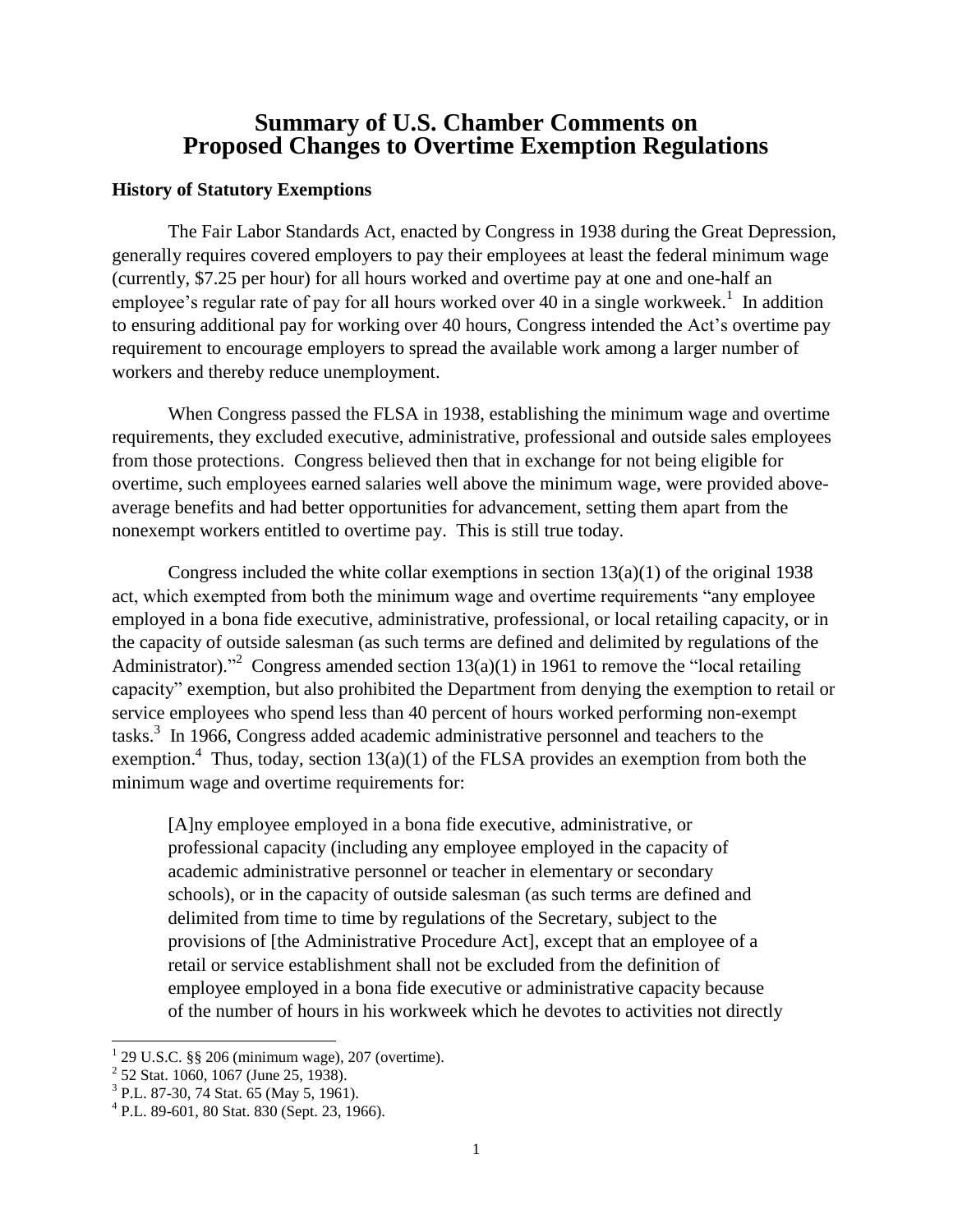or closely related to the performance of executive or administrative activities, if less than 40 per centum of his hours worked in the workweek are devoted to such activities). 5

## **History of Regulations and Summary of Proposed Changes**

Since 1940, the Part 541 regulations implementing the statutory exemptions have included three tests that employees must meet before qualifying for exemption: *First*, employees must be paid at least the minimum salary level for exemption established in the regulations, currently \$455 per week (\$23,660 annually) as set in 2004.<sup>6</sup> Second, employees must be paid on a "salary basis." An employee is paid on a salary basis "if the employee regularly receives each pay period on a weekly, or less frequent basis, a predetermined amount constituting all or part of the employee's compensation, which amount is not subject to reduction because of variations in the quality or quantity of the work performed.<sup>"</sup> Third, the employees must have a primary duty of performing the exempt executive, administrative, professional, computer or outside sales job duties.<sup>8</sup> Highly compensated employees, currently defined as employees with total annual compensation of at least \$100,000, are exempt if they customarily and regularly perform at least one of the exempt duties of an executive, administrative or professional employee.<sup>9</sup>

On the salary level tests, the Department has proposed to set the minimum salary required for exemption at the 40th percentile of weekly earnings for full-time salaried workers.<sup>10</sup> The Department expects that the 40th percentile will increase to \$970 per week or \$50,440 annually by the time a final rule is issued in 2016.<sup>11</sup> The Department seeks comments on whether "to" permit nondiscretionary bonuses and incentive payments to count toward partial satisfaction of the salary level test."<sup>12</sup> The Department also proposes to increase the total annual compensation requirement needed to exempt highly compensated employees (HCEs) to the annualized value of the 90th percentile of weekly earnings of full-time salaried workers, which is estimated at \$122,148 annually.<sup>13</sup> Finally, the Department proposes to establish a mechanism for automatically updating the salary levels on an annual basis using either the 40th (standard test) and 90th (HCE test) percentiles or based on an inflationary measure (the CPI-U).<sup>14</sup>

 5 29 U.S.C. § 213(a)(1).

<sup>6</sup> 29 C.F.R. § 541.600.

 $7$  29 C.F.R. § 541.602. Teacher, doctors, lawyers and outside sales employees are not subject to the salary level and salary basis tests. 29 C.F.R. § 541.303(d) (teachers); 29 C.F.R. § 541.304(d) (doctors and lawyers); 29 C.F.R. § 541.500(c) (outside sales). In addition, exempt computer employees may be paid by the hour. 29 U.S.C. § 213(a)(17); 541.29 C.F.R. § 541.400(b).

<sup>8</sup> 29 C.F.R. § 541.100 (executives); 29 C.F.R. § 541.200 (administrative employees); 29 C.F.R. § 541.300 (professionals); 29 C.F.R. § 541.400 (computer); 29 C.F.R. § 541.500 (outside sales).

<sup>29</sup> C.F.R. § 541.601.

<sup>&</sup>lt;sup>10</sup> 2015 NPRM at 38517.

 $^{11}$  *Id.*, n.1.

<sup>12</sup> *Id.* at 38536.

<sup>13</sup> *Id.* at 38537.

<sup>14</sup> *Id.* at 38524, 38537-42.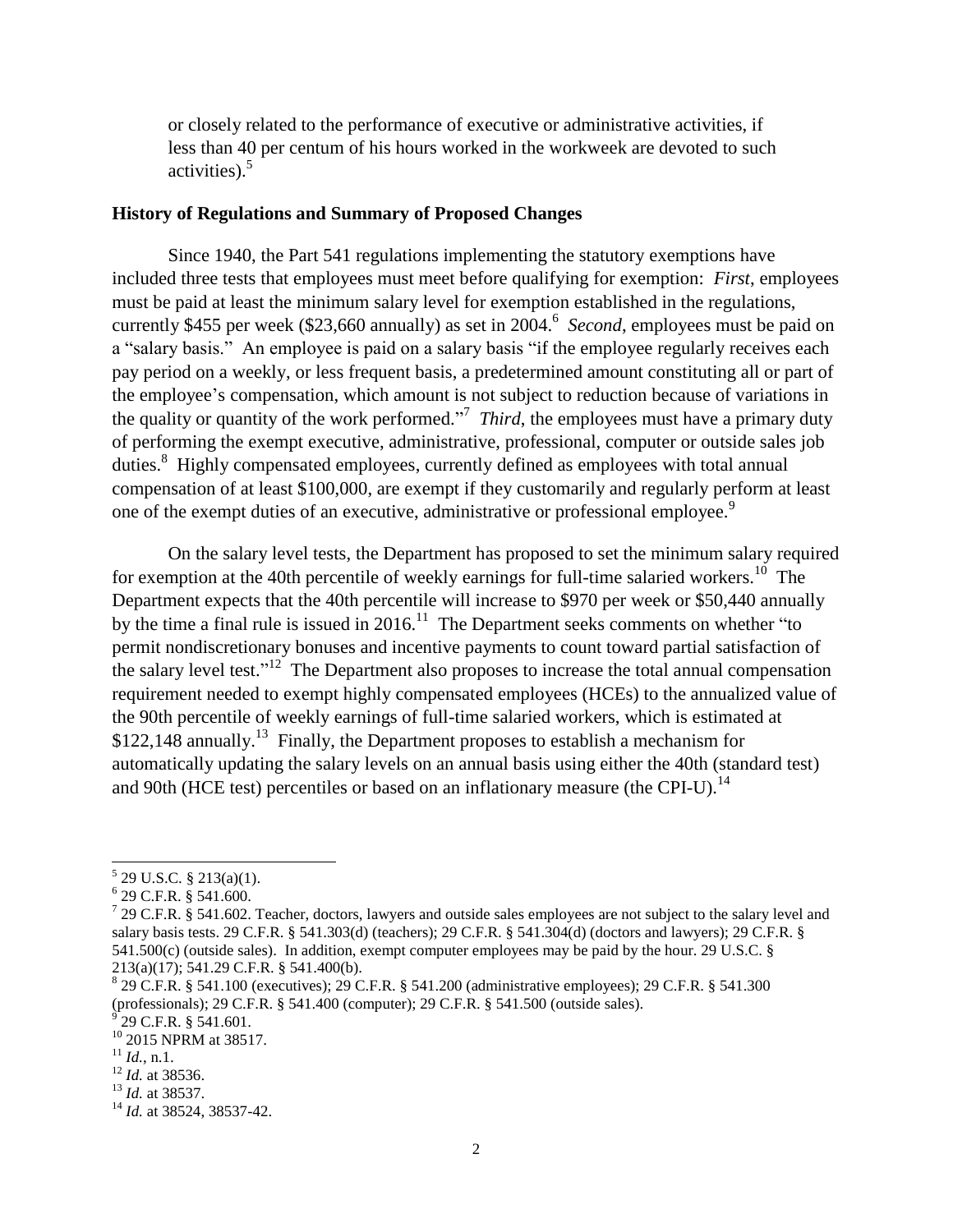Whether the Department is proposing changes to the duties tests is far from clear. In the NPRM, the Department states that it "is not proposing specific regulatory changes at this time."<sup>15</sup> Rather, the DOL only "seeks to determine whether, in light of our salary level proposal, changes to the duties tests are also warranted" and "invites comments on whether adjustments to the duties tests are necessary, particularly in light of the proposed change in the salary level test."<sup>16</sup> The Department then requests comments on the following issues:

- A. What, if any, changes should be made to the duties tests?
- B. Should employees be required to spend a minimum amount of time performing work that is their primary duty in order to qualify for exemption? If so, what should that minimum amount be?
- C. Should the Department look to the State of California's law (requiring that 50 percent of an employee's time be spent exclusively on work that is the employee's primary duty) as a model? Is some other threshold that is less than 50 percent of an employee's time worked a better indicator of the realities of the workplace today?
- D. Does the single standard duties test for each exemption category appropriately distinguish between exempt and nonexempt employees? Should the Department reconsider our decision to eliminate the long/short duties tests structure?
- E. Is the concurrent duties regulation for executive employees (allowing the performance of both exempt and nonexempt duties concurrently) working appropriately or does it need to be modified to avoid sweeping nonexempt employees into the exemption? Alternatively, should there be a limitation on the amount of nonexempt work? To what extent are exempt lower-level executive employees performing nonexempt work? $17$

## **Possible Impacts on Employees and Chamber Objections**

Exempt white collar employees often enjoy more generous paid leave benefits. They earn bonuses, commissions, profit-sharing, stock options and other incentive pay at greater rates than non-exempt employees. Moving from a non-exempt to an exempt position is the first rung on the promotional ladder.

Perhaps most importantly, exempt employees enjoy the stability and certainty of a guaranteed salary. Exempt white collar employees must be paid on a salary basis – that is, they must receive a "predetermined" salary that "is not subject to reduction because of variations in

l <sup>15</sup> *Id.* at 38543.

 $^{16}$  *Id.* 

<sup>17</sup> *Id.* at 38543.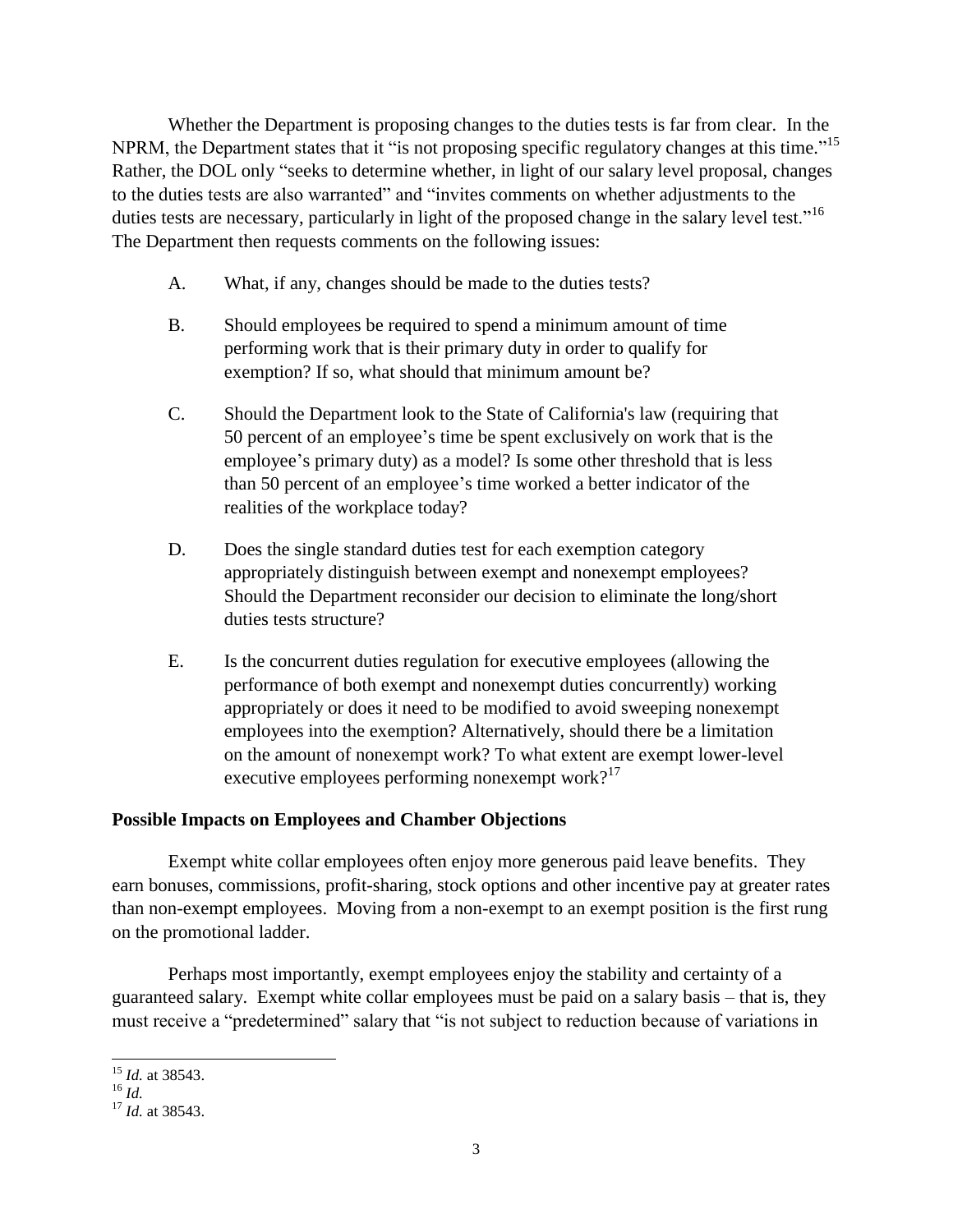the quality or quantity of the work performed."<sup>18</sup> Thus, while exempt employees do not receive overtime for working over 40 hours in a week, they also are not paid less if they work less than 40 hours in a week. If an exempt employee works as little as one hour in the week, and then takes the rest of the week off because of a family emergency, that employee will still be paid her entire weekly salary. A non-exempt employee need be paid only for the one hour he actually worked. A non-exempt employee who takes an afternoon off to attend a parent-teacher conference will not be paid for that time, but an exempt employee will be paid her full guaranteed salary.<sup>19</sup>

The Department's proposal to increase the minimum salary level for exemption to the 40th percentile of all "non-hourly" workers – \$50,440, an increase of 113 percent – will eliminate the workplace flexibility that Secretary Perez so values for millions of employees who currently perform exempt executive, administrative, professional, computer, and outside sales job duties. These millions will be reclassified to non-exempt and be required to start punching a time clock. They will be paid only for hours they actually work, but that is no guarantee of overtime pay – as many employers will limit their work hours to fewer than 40 in a week. Being eligible for overtime is not the same as earning overtime, even if the employee may currently be working more than 40 hours a week as an exempt employee.

Although the Department views being reclassified as non-exempt as an advantage, in fact, Chamber members with vast experience managing private sector businesses know that limiting an employee's work hours also limits opportunities for advancement. Exempt employees know this too, and will view the reclassification to non-exempt necessitated by the Department's proposal as a demotion. Employee morale will suffer as their work hours are closely monitored, they fall out of the more generous employee benefit plans, are no longer eligible for incentive pay, and must carefully consider whether they can afford to leave work to attend a child's baseball game.

In addition, because of the Department's proposal to automatically increase the salary level every year, more exempt employees will be reclassified every year and lose flexibility, benefits and opportunities for advancement every year.

Among the employers who will be most impacted by the change in the salary threshold will be those in the nonprofit and medical provider sectors. These employers are unable to increase their revenues to cover the increased costs of complying with the higher salary threshold, either because they are charitable organizations that survive on contributions, or their revenue is dictated by insurance rates that they have no opportunity to influence.

 $\overline{a}$ 

 $18$  29 C.F.R. § 541.602(a).

<sup>&</sup>lt;sup>19</sup> Subject to employer paid leave policies.